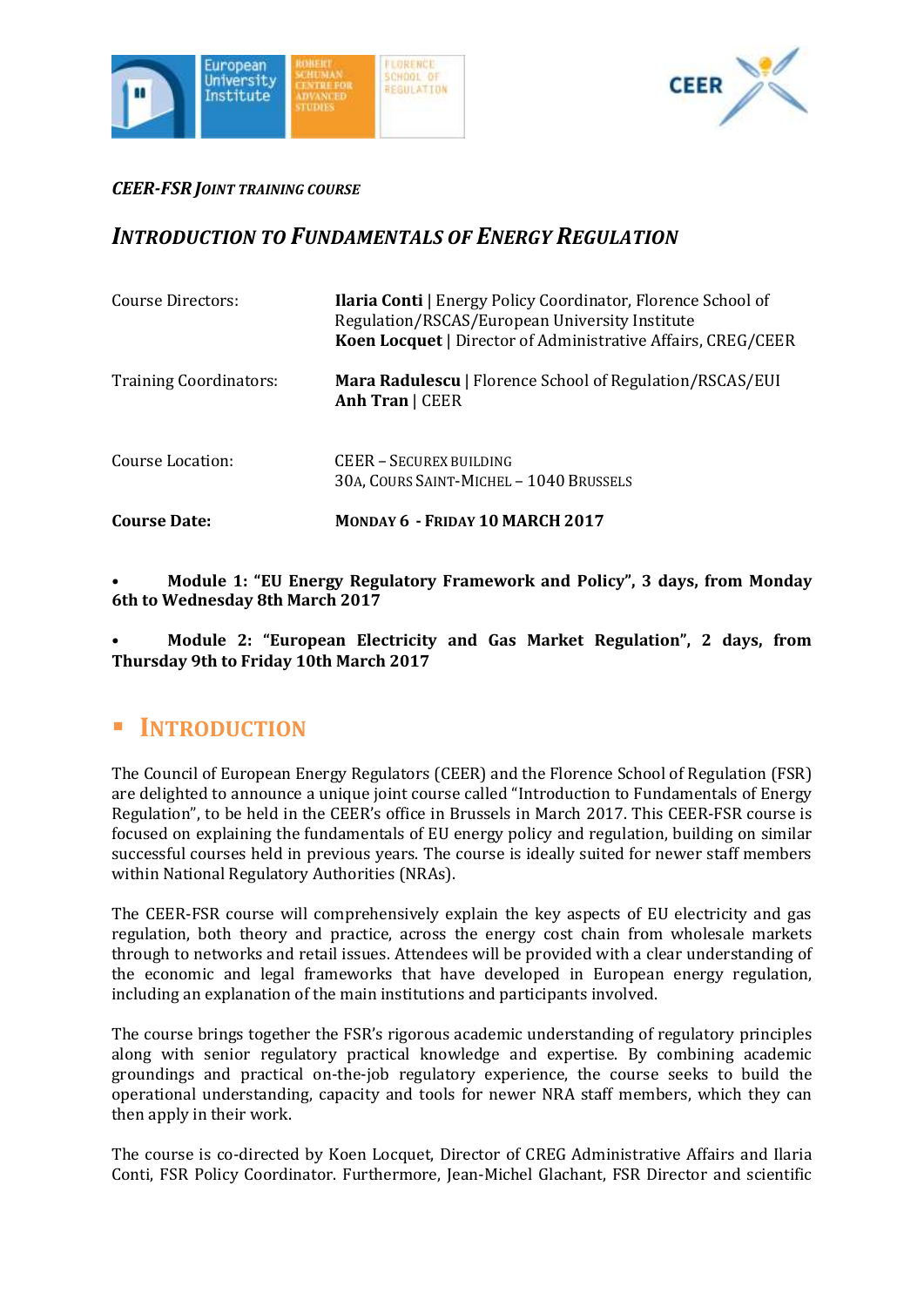advisor for this course, will attend to and open Module 1. The course comprises of two standalone - but related – modules, as follows:

- Module 1: "EU Energy Regulatory Framework and Policy", 3 days, from Monday  $6<sup>th</sup>$  to Wednesday 8th March; and,
- Module 2: "European Electricity and Gas Market Regulation", 2 days, from Thursday 9th to Friday 10th March inclusive.

Attendance at both modules is recommended, though they are designed such that participants can gain value by attending just one module if they wish.

The detailed training programme for both modules of the course is shown next. As can be seen, each day will be composed of two sessions of circa three hours each. Each session will involve two speakers: the first speaker will cover the main principles and the second will focus on practices. Each speaker will deliver a presentation, followed by a Q&A session, aiding interaction and understanding among course attendees. In addition, the last day of Module 1 includes a field trip, providing participants the opportunity to learn of the need for pan-European TSO operational coordination and infrastructure (including IT systems) to perform operational coordination activities – Module 2 participants may attend this field trip also.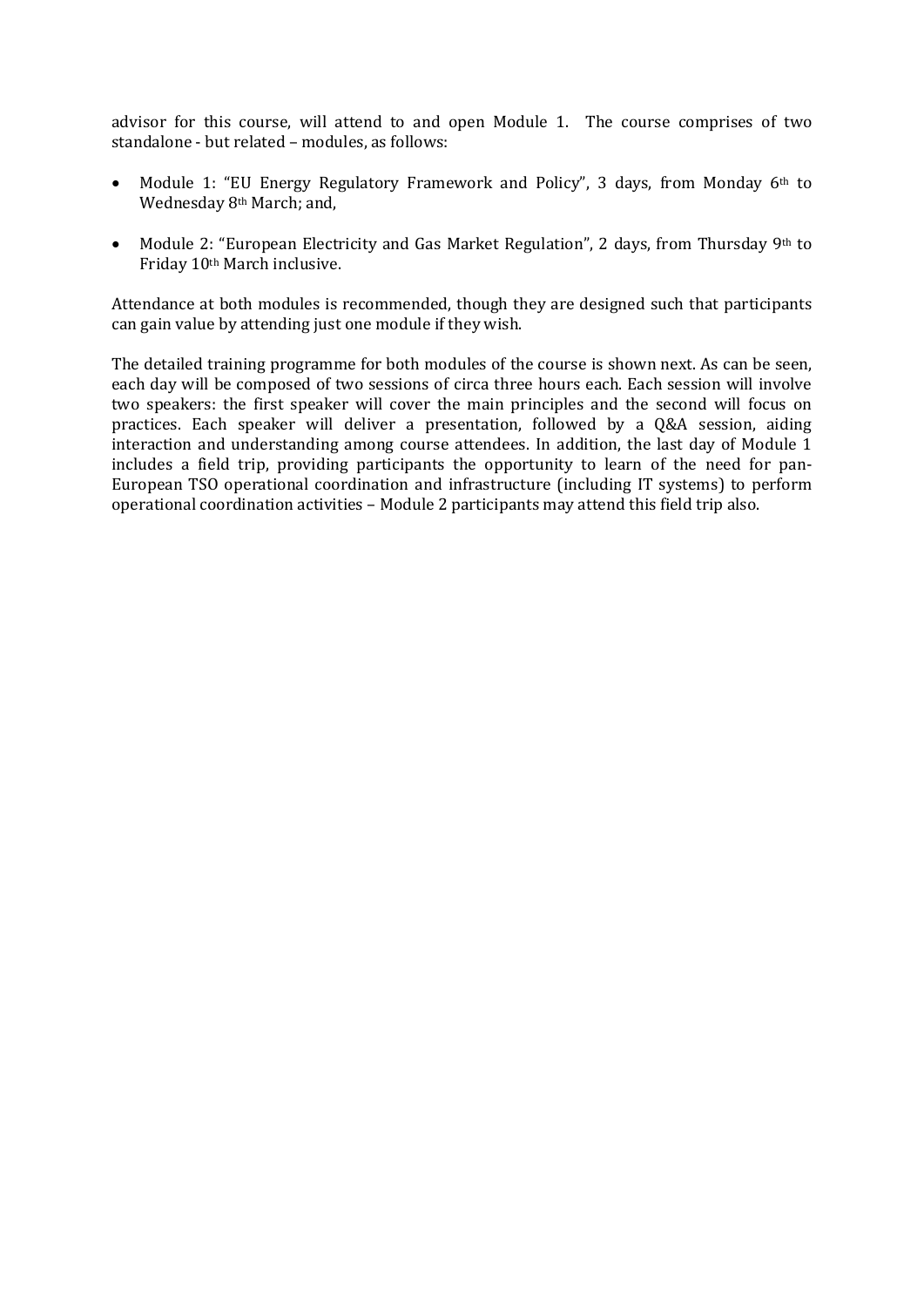



# **PROGRAMME**

# **MODULE 1 (3 DAYS, 6-8 MARCH): EU ENERGY REGULATORY FRAMEWORK AND POLICY**

# **Monday, 6** *- EU energy regulation and energy policy: the landscape*

- 10:15 10:45 Introduction of the course Tour de table introduction of participants and their course expectations **Koen Locquet** | CEER/CREG
- 10:45 12:00 Principles

Overview of electricity and gas markets

- A brief introduction to the physics of energy (How does energy work?) and to markets and regulation (What is an energy market?)
- Why do we need markets in regulated utilities

(gas/electricity/finance/healthcare/ education)? Why do we need European wide markets (gas/electricity/bakery /TV/cars)? What are TSOs/DSOs and why do we regulate them?

 Does a gas market industry already exist somewhere in the world and can we copy it? Does one also already exist for electricity?

 Why should the gas and electricity industries use the same market design?

**Jean-Michel Glachant** | FSR/RSCAS/EUI

Q&A / Group work

- 12:00 12:15 **COFFEE BREAK**
- 12:15 13:30 Practices

Energy regulation explained

- What is an energy regulator and why do we have them?
- General objectives of the regulatory authorities (Regulation)
- Core duties and powers of regulators
- On the basis of the homework, participants are asked to present and participate in discussions to share experiences **Koen Locquet** | CEER/CREG

Q&A / Group work

### 13:30 – 14:30 **LUNCH BREAK**

## *EU energy regulation and energy policy: the institutions, actors and forms of cooperation*

14:30 – 16:00 Principles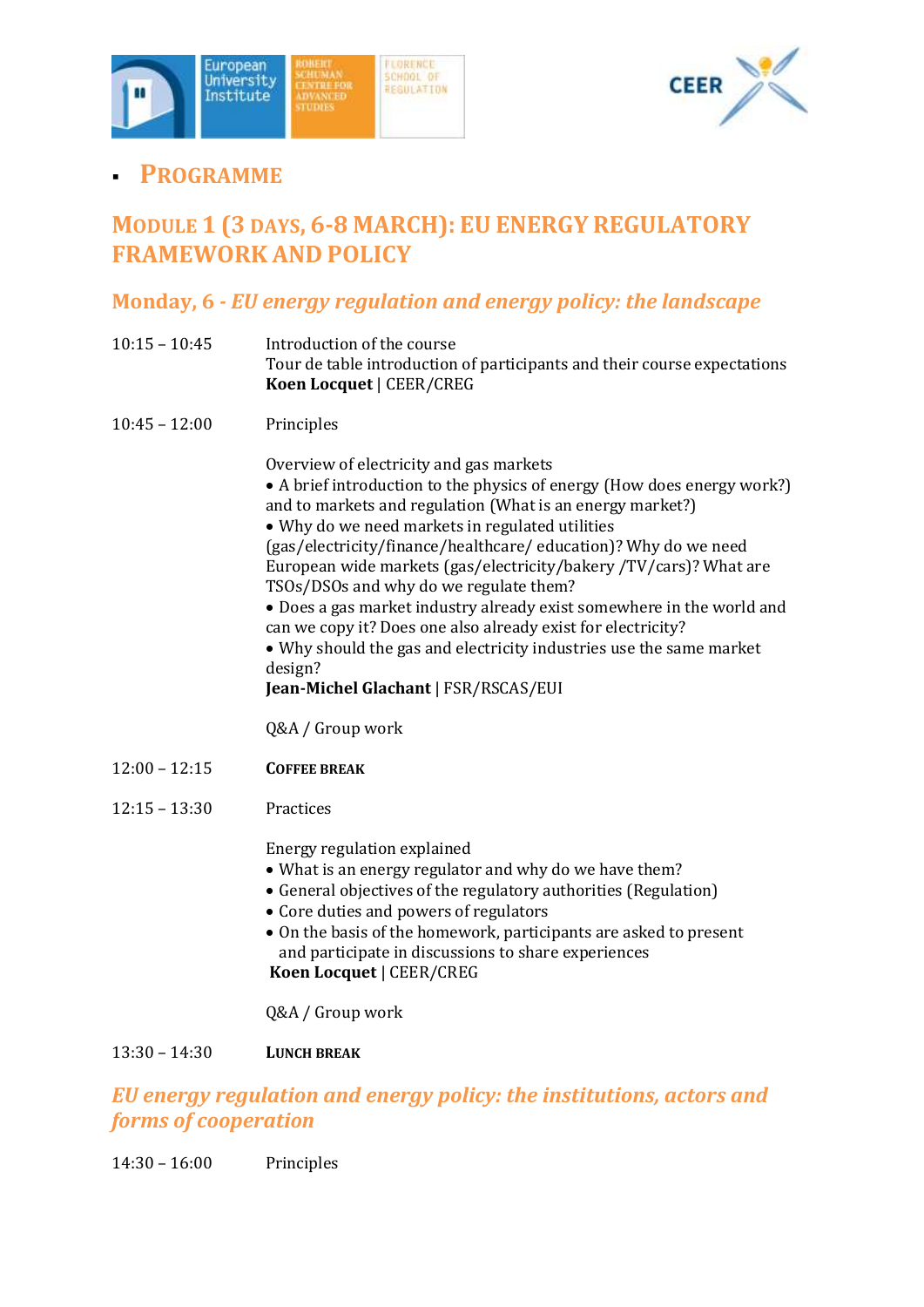The gas market picture

 The landscape of today's gas market globally: main actors, structural dynamics, regulatory challenges

How is gas traded in Europe? Progress achieved, scale of investments

 LNG, storage and other "flexibility tools": how to regulate the "new" gas supply chains in Europe?

**Aad Correljé |** Clingendael International Energy Programme (CIEP) and TU Delft

Q&A / Group work

16:00 – 16:15 **COFFEE BREAK**

#### 16:15 – 17:45 Practices

European cooperation

- Introduction to CEER and ACER, their composition, roles/activities and processes
- Introduction of some basic concepts and terms (Framework Guidelines, Network Codes, 3rd Package)
- Introduction to ENTSOs their role and functioning **Andrew Ebrill** | CEER

Group work based on a quiz

- 17:45 –18:00 Wrap-up of 1st day **Jean-Michel Glachant** | FSR/RSCAS/EUI
- 18:00 19:00 **WELCOME DRINK AT THE END OF THE DAY – CEER OFFICE**

## **Tuesday, 7***- Introduction to the European legal framework for energy: logic and dynamics*

- 09:00 09:20 Group activity
- 09:20 10:50 Principles

The EU regulatory framework for energy

- Why regulate energy at EU level?
- What is the 3rd Energy Package?
- Purpose and process for framework guidelines and network codes **Ilaria Conti** | FSR/RSCAS/EUI

Q&A / Group work

- 10:50 11:10 **COFFEE BREAK**
- 11:10 12:40 Practices

Impact of the evolution of the regulatory framework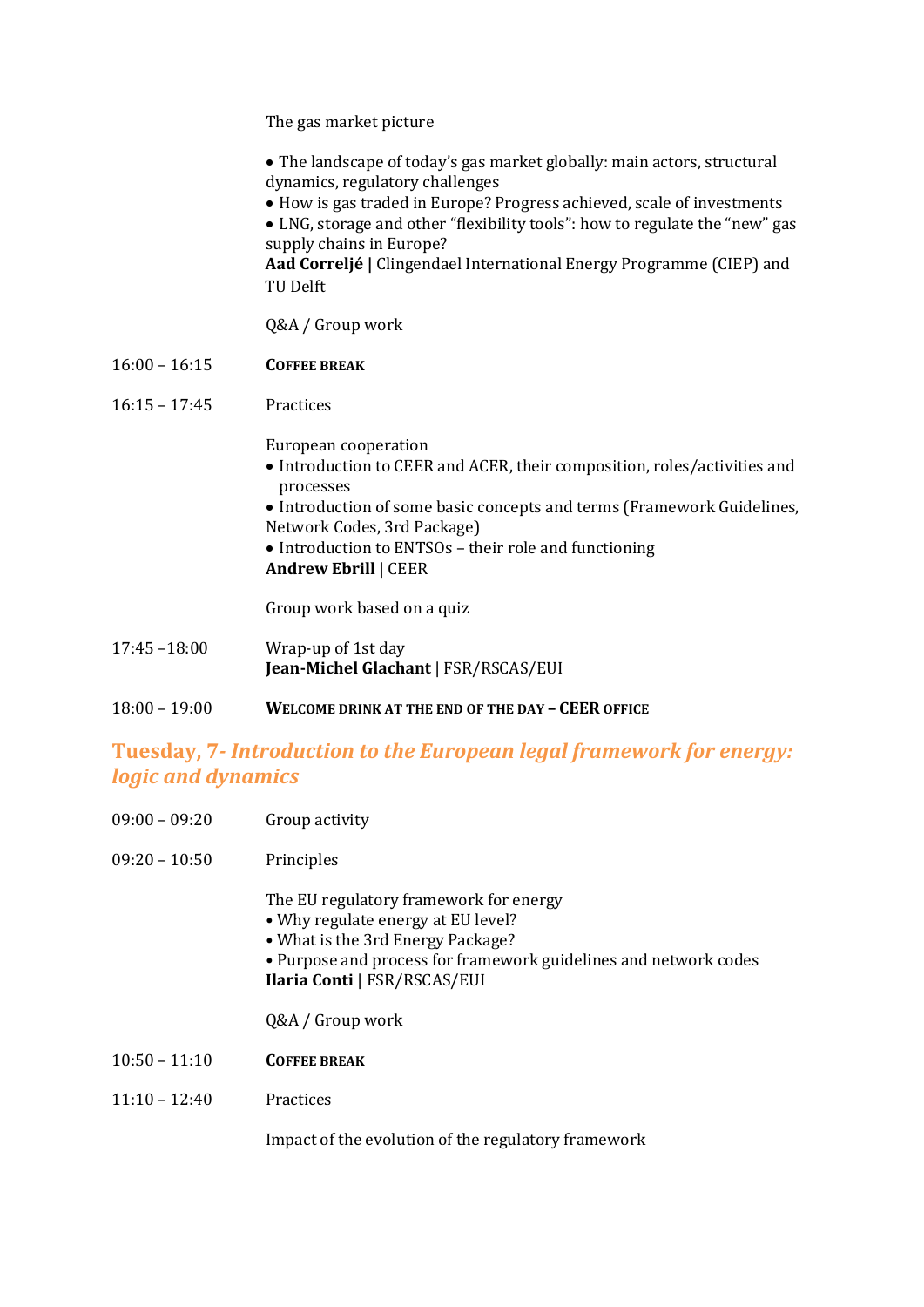



 Transition in the application of the 2nd to the 3rd Energy Package in Greece: Was it necessary? What was not working well and what has since improved? **Evangelia Gazi |** RAE

Q&A / Group work

- 12:40 13:40 **LUNCH BREAK**
- 13:40 15:10 Principles

Regulation of renewable energy and energy efficiency • Key EU legislative acts (renewable energy and energy efficiency directive) • Impact of European renewable policy on security of supply (capacity mechanisms) **Nicole Ahner** | TenneT

Q&A / Group work

- 15:10 15:30 **COFFEE BREAK**
- 15:30 17:00 Practices

Interactions between competition, markets and renewable support schemes

- The relationship between competition law and energy regulation. How to reconcile competition aims with climate change objectives and policies, including support schemes? What role for the regulator? **Denis Cagney** | Former CER Director
- Q&A / Group work
- 17:00 17:15 Wrap-up of 2nd day **Koen Locquet** | CREG
- 19:00 21:00 **GROUP DINNER**

## **Wednesday, 8** *- Retail markets and customer protection and visit to a TSO regional operational coordination centre in Brussels*

- 09:00 09:10 Group activity
- 09:10 10:40 Principles and practices

Retail markets

- What should competitive markets mean for energy consumers (e.g. choice, reliability, flexibility)? How can consumers participate?
- How are prices determined?
- What role for regulators in retail markets?
- **Matthias Noorlander** | ACM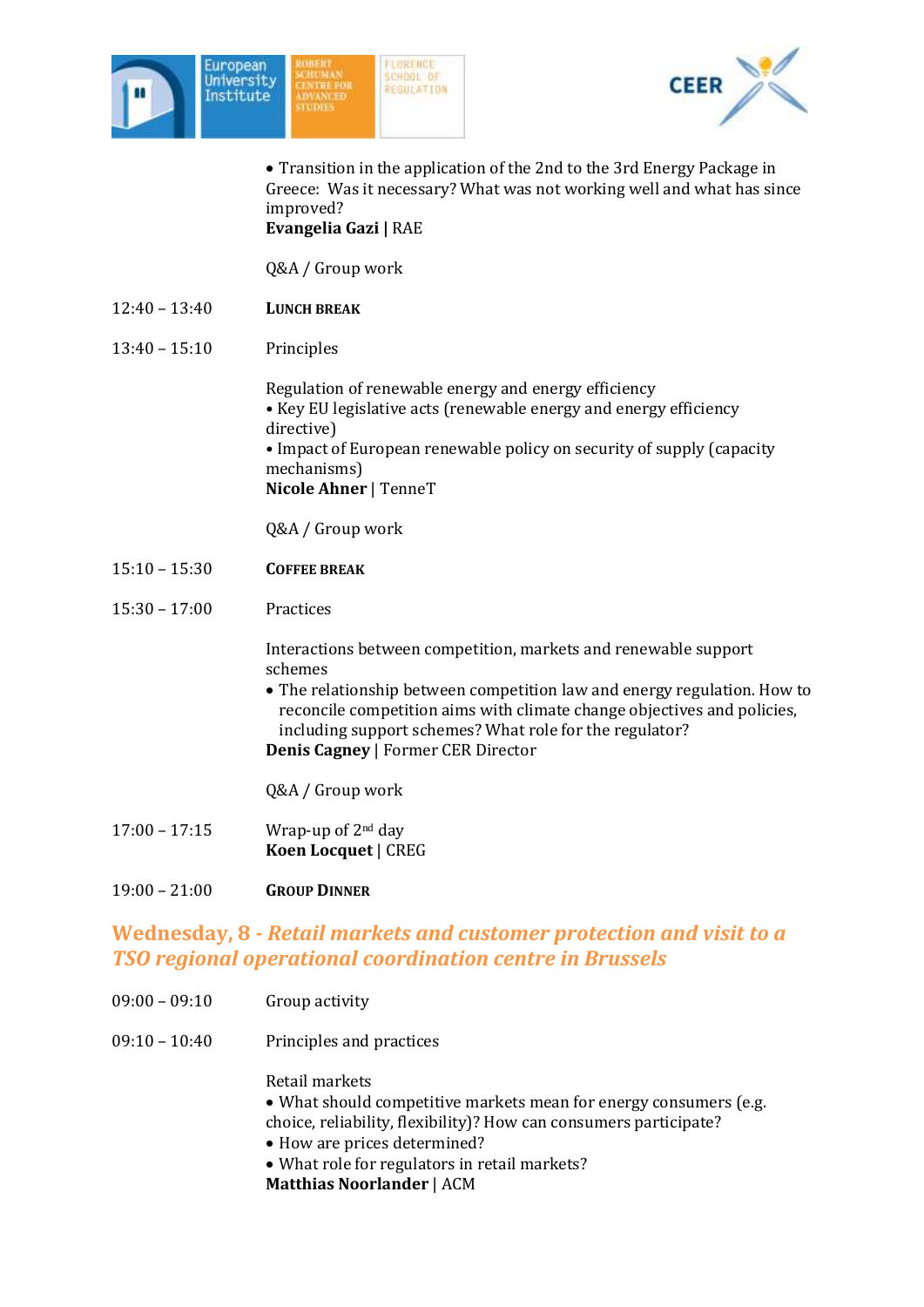|                 | Q&A / Group work                                                                                                                                                                                                                                                                                                                                      |
|-----------------|-------------------------------------------------------------------------------------------------------------------------------------------------------------------------------------------------------------------------------------------------------------------------------------------------------------------------------------------------------|
| $10:40 - 11:00$ | <b>COFFEE BREAK</b>                                                                                                                                                                                                                                                                                                                                   |
| $11:00 - 12:30$ | Principles and practices                                                                                                                                                                                                                                                                                                                              |
|                 | Customer policy<br>• Is there a need for a "regulation" of energy consumer issues?<br>• What are the relevant provisions in the 3rd Package on consumer issues?<br>How have NRAs implemented them?<br>• What is energy poverty? What can be done by NRAs?<br>• What role for regulators in consumer protection?<br><b>Florian Pichler   E-Control</b> |
|                 | Q&A / Group work                                                                                                                                                                                                                                                                                                                                      |
| $12:30 - 12:50$ | Wrap up and conclusions of Module 1<br>Ilaria Conti   FSR/RSCAS/EUI<br><b>Andrew Ebrill   CEER</b>                                                                                                                                                                                                                                                    |
| $12:50 - 13:00$ | Deliverance of certificates to participants of Module 1<br>Ilaria Conti   FSR/RSCAS/EUI<br><b>Andrew Ebrill   CEER</b>                                                                                                                                                                                                                                |
| $13:00 - 14:00$ | <b>LUNCH BREAK</b>                                                                                                                                                                                                                                                                                                                                    |
| $14.00 - 16:30$ | Visit to a TSO regional operational coordination centre in Brussels                                                                                                                                                                                                                                                                                   |
|                 | Both participants of Module 1 and Module 2 can participate in this field trip.<br>Participants will have a chance to learn of the need for pan-European TSO<br>operational coordination and infrastructure (including IT systems) in place<br>to perform operational coordination activities.                                                         |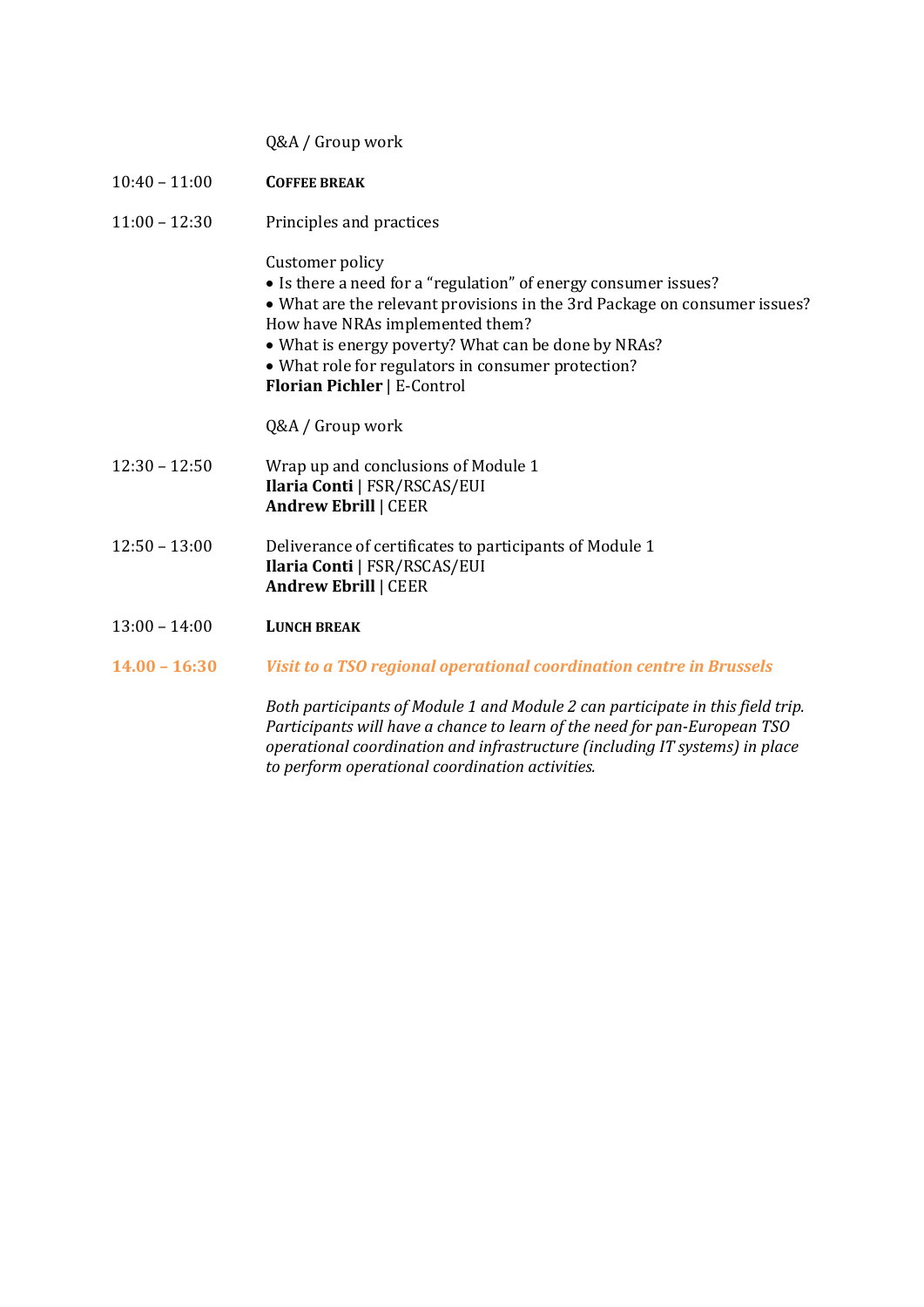



# **MODULE 2 (2 DAYS, 9-10 MARCH): EUROPEAN ELECTRICITY AND GAS MARKET REGULATION**

## **Thursday, 9** *- Electricity and Gas Markets*

- 09:00 09:20 Tour de table introduction of participants of Module 2 and their course expectations **Ilaria Conti** | FSR/RSCAS/EUI
- 09:20 10:50 Principles

### Electricity markets

 The energy supply chain from production to distribution. Do we really buy/sell electricity into the grid or in an electricity market? What is the relationship between network capacity and electricity markets? What is the importance of balancing and imbalance?

- Why do we have several electricity markets like day-ahead, intraday and balancing markets? Why do we couple or split our wholesale markets?
- Are electricity markets really European or only national? **Marcelo Saguan** | EDF/FSR Advisor

Q&A / Group work

- 10:50 11:10 **COFFEE BREAK**
- 11:10 12:40 Practices

How is Europe's electricity wholesale market designed?

- What is Europe's electricity target model?
- Why pursue an integrated, interconnected electricity network?
- How are regulators contributing to shaping and delivering the internal energy market (and what do the network codes do)? **Ryan McLaughlin** | Ofgem

Q&A / Group work

- 12:40 13:40 **LUNCH BREAK**
- 13:40 15:10 Principles

Gas market regulation beyond the 3rd Package

- What are the future objectives of EU energy policy?
- Will the "key actors" remain the same? Which role for European bodies like the ENTSOs and ACER?
- Gas to power, power to gas? The challenge of decarbonisation **Jacques de Jong |** CIEP

Q&A / Group work

15:10 – 15:30 **COFFEE BREAK**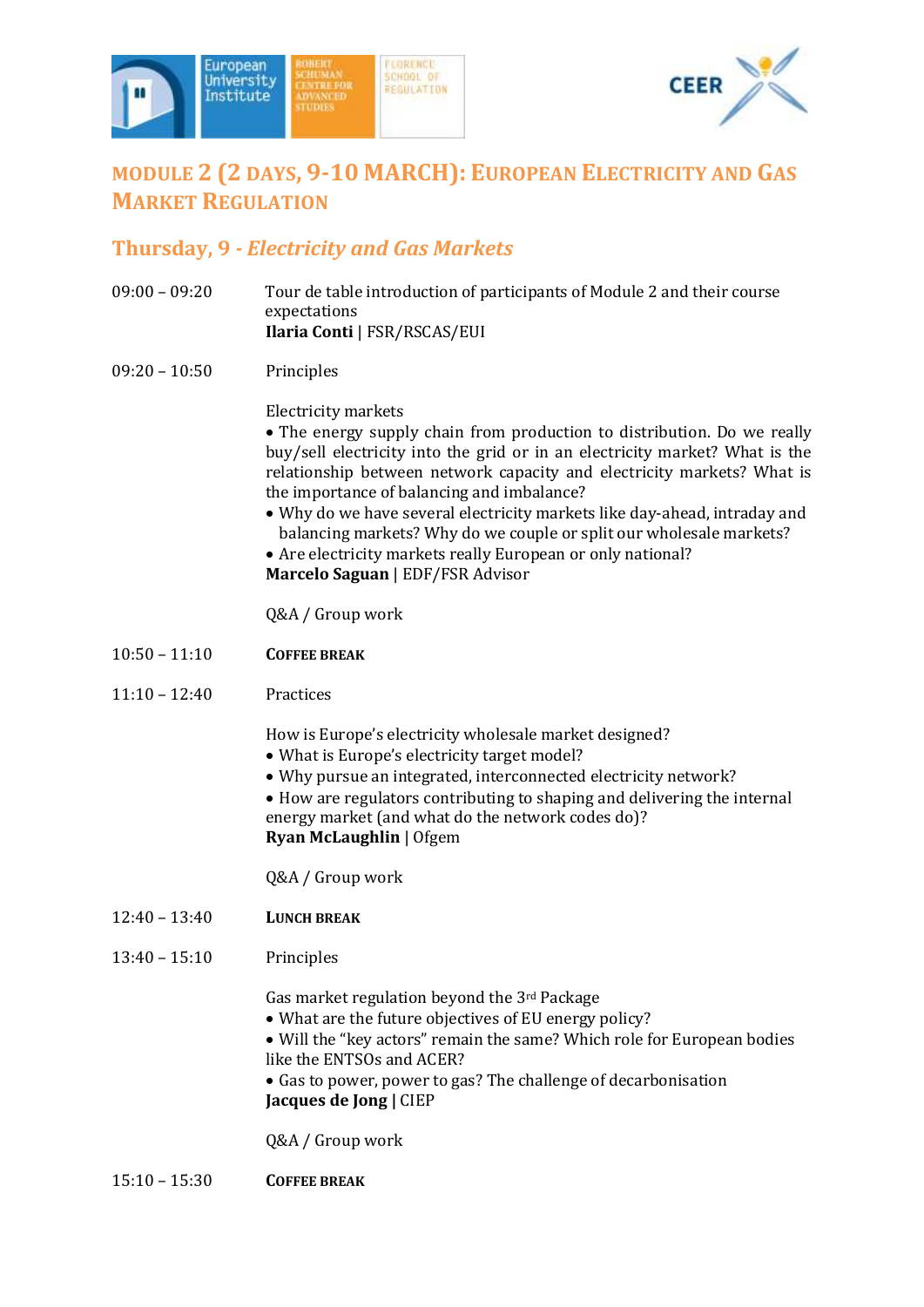#### 15:30 – 17:00 Practices

How is Europe's gas wholesale market designed?

- What is the gas target model?
- What is the regulators' role in shaping and delivering the internal energy market (network codes, etc.)?
- What role for gas in the future?

**Michael Thomadakis |** Grant Thornton Greece/ Former Board Member of RAE

Q&A / Group work

17:00 –17:15 Wrap-up of 1st day of Module 2 **Ilaria Conti** | FSR/RSCAS/EUI

### **Friday, 10***- Electricity grids and gas grids*

- 09:00 09:10 Group activity
- 09:10 10:40 Principles

Electricity grids including renewables

 Overview of electricity grids. Why regulate electricity grids in a competitive market?

 Are the EU electricity grids really European or only national? **Leonardo Meeus** | FSR/RSCAS/EUI and Vlerick Business School

Q&A / Group work

- 10:40 11:00 **COFFEE BREAK**
- 11:00 12:30 Principles

Gas grids

- Overview of gas grids. What are the differences with electricity grids?
- Why regulate gas grids in a competitive market?
- Are the EU gas grids really European or only national?

**Nico Keyaerts** | FSR/RSCAS/EUI

Q&A / Group work

- 12:30 13:30 **LUNCH BREAK**
- 13:30 15:00 Practices

Regulating natural electricity and gas monopolies

- How do regulators build electricity and gas grid access tariffs?
- How do they approve an investment plan? How do incentives work?
- How are renewables and technology changing the way grids work and are regulated?

**Lecturer tbc** | CREG